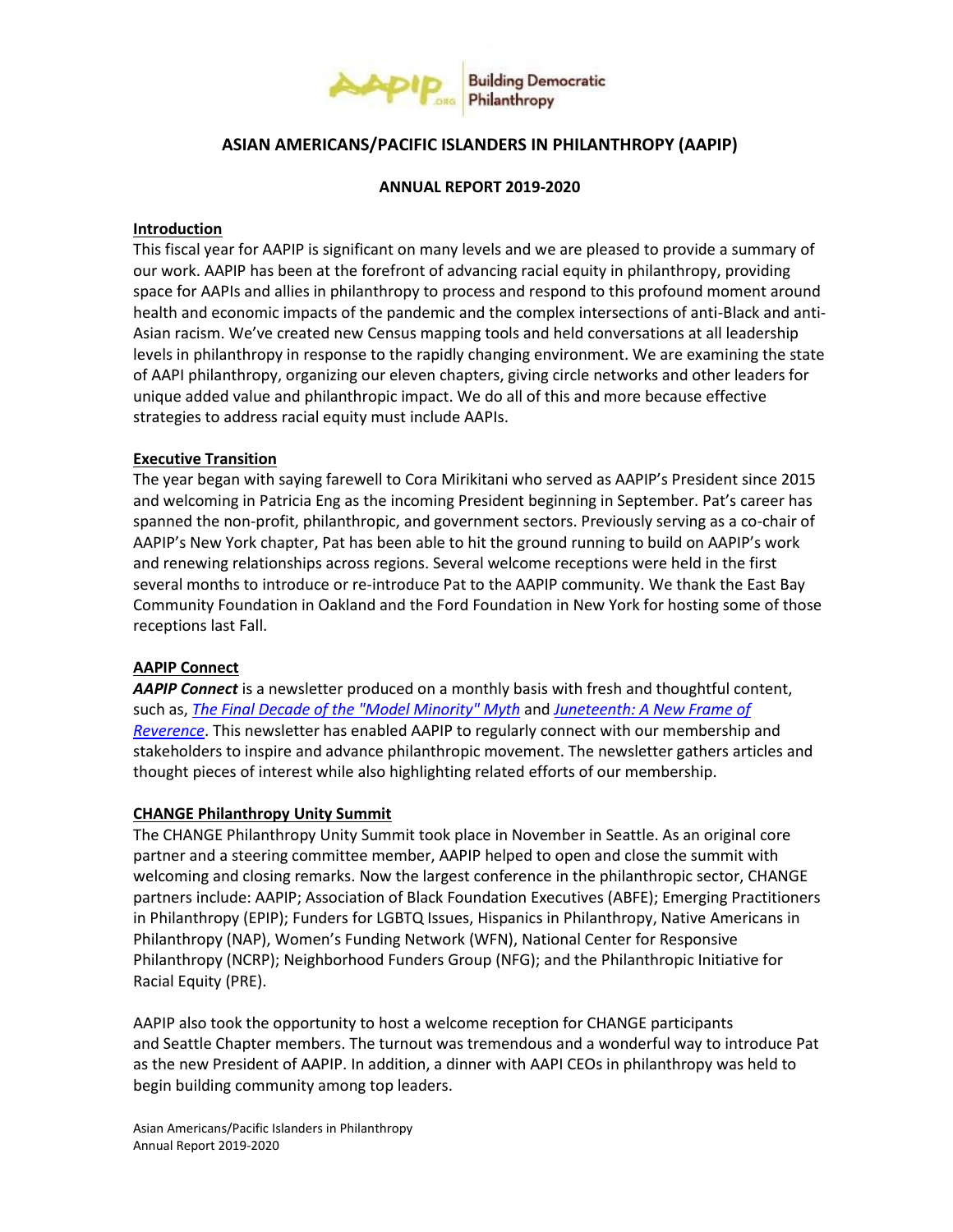# **Census Mapping Tool**

AAPIP, in partnership with AAPI Data, launched [a new mapping tool](https://aapip.org/what-we-do/2020-census) that provides detailed censustract level maps for the 20 largest metropolitan areas for Asian Americans and Native Hawaiian/Pacific Islanders (NHPI) in the United States. It was created to take a closer look at specific demographics and intended to support local efforts toward a full Census count.

# **30th Anniversary: Solidarity Matters**

AAPIP's national network convening and annual meeting was scheduled for early June, but was canceled due to the pandemic. It was to be the launchpad for AAPIP's 30<sup>th</sup> anniversary celebration under the theme Solidarity Matters, and that theme resonates even more in this new moment.

The pandemic kicked off another round of anti-Asian racism in this country alongside the health and economic impacts of COVID-19. It exposed the deep fault lines around race, culminating in a new awakening around the deeply entrenched and pervasive legacy of anti-Black racism.

AAPIP responded in a timely way with the following:

- A [statement on COVID-19](https://aapip.org/our-stories/aapip-statement-on-covid-19) in early March which has been circulated by other philanthropy serving organizations and foundations. This statement inspired the Nellie Mae Education Foundation to launch a rapid response fund, [Racism is a Virus Too,](https://files.constantcontact.com/a642c85f701/b9e2e85e-e81e-4917-aee4-d893bcdb5c8a.pdf) focused on anti-Asian hostility.
- An open letter to philanthropy[: The Cure to Viral Racism is Within our Hands](https://aapip.org/our-stories/open-letter-to-philanthropy-the-cure-to-viral-racism-is-within-our-hands) was released in April, in coordination with an interview that appeared in the Chronicle of Philanthropy. The letter was signed by over 500 foundations, philanthropy serving organizations, and individuals at all leadership levels in philanthropy.
- One of the first philanthropy serving organizations to release a public statement *[Our](https://aapip.org/our-stories/our-shared-destiny-aapip-statement-on-death-of-george-floyd)  [Shared Destiny: AAPIP Statement on Death of George Floyd](https://aapip.org/our-stories/our-shared-destiny-aapip-statement-on-death-of-george-floyd)*.
- State of AAPI Philanthropy webinar scheduled for June 8th was re-purposed into a [conversation on anti-Black racism](https://aapip.org/our-stories/recording-the-state-of-aapi-philanthropy-a-conversation-about-anti-black-racism) for AAPIs in philanthropy in response to the new moment around addressing anti-Black racism. Over 200 people, mostly members of AAPIP (individual, institutional, giving circle members, etc.) joined this conversation.
- AAPIP staff produced *[Solidarity Matters: A Poem to Philanthropy in the Age of Covid-19](https://aapip.org/our-stories/solidarity-matters-a-poem-to-philanthropy-in-the-age-of-covid-19)*, a short video poem for a lighter mood embedded with serious messages that have been referenced, echoed and amplified in our other communications.

# **Leadership Circles**

AAPIP is convening AAPIs in philanthropy, starting at the highest leadership levels. Following a dinner in Seattle at the CHANGE Unity Summit, AAPIP has been working to gather AAPI CEOs into community. On June 8<sup>th</sup>, following the conversation on anti-Black racism, AAPIP convened a facilitated conversation with more than 40 AAPI CEOs of foundations and philanthropy serving organizations and networks. An historic first, it was a powerful coming together of AAPI CEOs committed to evolving and advancing racial equity practices in philanthropy.

Additionally, AAPIP has been working with a small group of AAPI trustees of some of the larger foundations. They are similarly committed to leveraging their roles as trustees to support their respective institutions in evolving and advancing racial equity practices. This group met prepandemic and also on June  $8<sup>th</sup>$ . The next steps are to expand the group and to connect with the CEO group for next step conversations and actions.